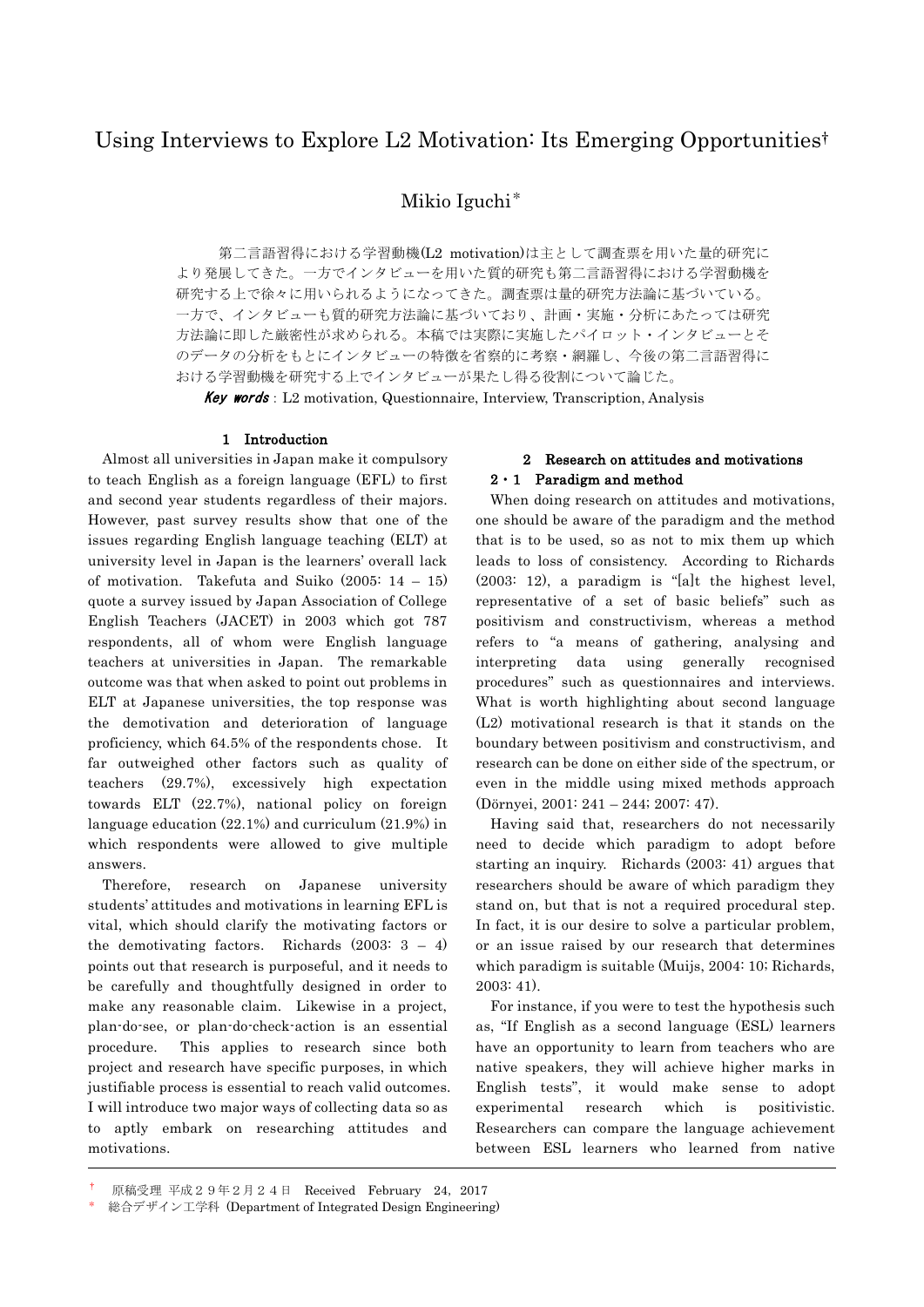speakers by labelling them as the experimental group, and those of ESL learners who learned from non-native speakers by labelling them as the control group. In contrast, if you were to focus on particular overachievers to investigate why they were able to outperform others without any predetermined hypothesis, it would make sense to adopt classroom observations and interviews which are based on constructivism. To sum it up, research questions come first, then methods which entail paradigms should follow.

# 2・2 Questionnaires and positivism  $2 \cdot 2 \cdot 1$  Planning questionnaires

Questionnaires are one of the representative data collection methods adopted when there are predetermined hypotheses, which is compatible to research on attitude, belief and motivation from a quantitative perspective (Muijs, 2004: 2, 10). Furthermore, Dörnyei (2001: 189) declares that in L2 motivational research, "the most common data collection method has been the use of attitude/motivation questionnaires with primarily closed items". In order to collect data on learners' attitudes and motivations in learning English, we can develop questionnaires that ask the participants to rate a number of statements using Likert scales.

- 1. Strongly disagree 2. Disagree 3. Neutral 4. Agree 5. Strongly Agree
- Fig. 1 An example of an item in questionnaires.

For instance, using the question in Figure 1, coding frames can be created so that SPSS can calculate and measure the degree of L2 motivation. By coding ordinal variables as exemplified in Figure 2, a rating such as 5 (Strongly agree) can become greater than 4 (Agree), which signifies that there is a measurable order amongst the ratings (Muijs, 2004: 97 – 98). This enables to transform phenomena that do not naturally exist in quantitative forms into quantifiable data.

| Strongly disagree     | $=1$  |
|-----------------------|-------|
| Disagree              | $= 2$ |
| Neutral               | $=$ 3 |
| Agree                 | $=4$  |
| <b>Strongly Agree</b> | $= 5$ |
| Missing               | $= 9$ |

Fig. 2 An example of a coding frame for a questionnaire item.

#### $2 \cdot 2 \cdot 2$  Analysing questionnaires

In mainstream L2 motivational research, quantitative social psychology has been the most influential field (Dörnyei, 2001: 47 – 49, 192; 2003: 3 – 7). Researchers have primarily used correlational research which has typically verified whether motivation has any correlation with language achievement, such as quantifiable test scores (Gardner and Lambert, 1959; 1972). SPSS will analyse and summarise data using inferential statistics to make bivariate analyses (Muijs, 2004: 142 – 158). If there is a positive correlation between two variables, it is normally illustrated in a chart shown in Figure 3 below.



Fig. 3 An example of two variables which have positive correlation derived from questionnaires.

However, I would like to indicate three weak points in research using questionnaires. Firstly, I believe that most positivist researchers who used questionnaires assumed as an axiom that language achievement is the ultimate goal, and learners were moulded into an oversimplified cause and effect between motivation and language achievement. The downside of such a view is that it provided a fragmentary view which labelled certain overachievers as motivated learners, and underachievers as merely demotivated learners respectively.

Secondly, analyses using questionnaires tend to omit context which is extremely difficult to quantify. They are also inclined to exclude the process in which attitude/motivation are formed as individuals interact with the social context. Thus, questionnaires produce results that lacks a holistic point of view.

And lastly, results drawn from questionnaires tend to reflect just one point of time which does not explain the dynamic nature of motivation, which changes according to the time the data are elicited, such as motivation before learning L2, motivation whilst learning, and motivation after finishing a course. As Dörnyei (2001: 41 – 45, 82 – 84; 2003: 17 – 21) argues, momentary assessment of motivation does not provide the full picture, and thus a process-oriented approach is necessary to capture the temporal and dynamic nature of motivation which evolves over time. It is

Q1. I am more willing to learn if the teacher is a native speaker.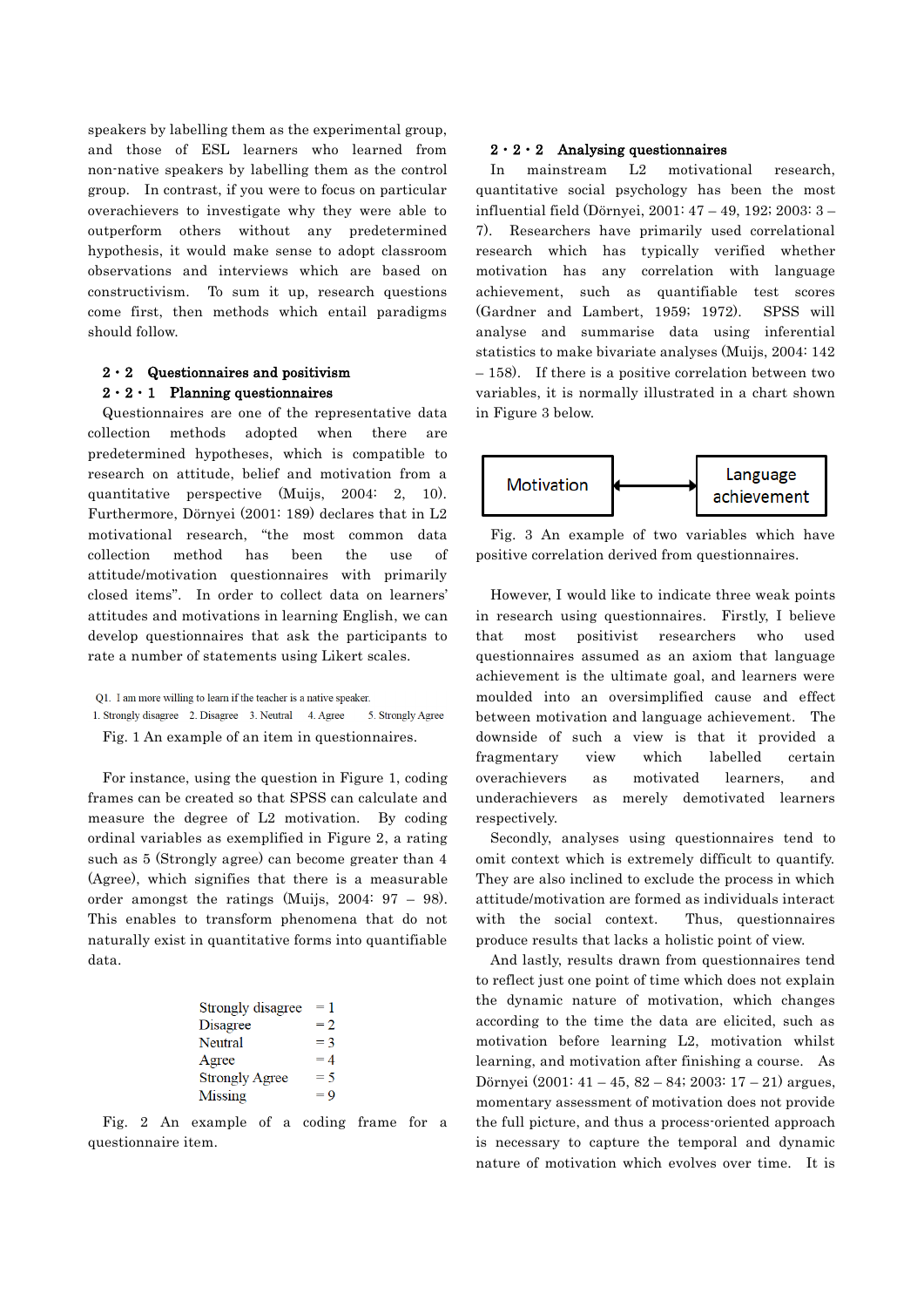risky to conclude the effect of motivation and language achievement, should data be taken only at one point of time.

To compensate for these flaws, I recommend using interviews which enable more holistic and context-bound perspectives. However, I do not deny the significance of using questionnaires, for they are instrumental in providing quantifiable data. Also, researchers should be aware of the paradigmatic standpoint when using questionnaires, which is explained in the next section.

### 2・2・3 Positivism

The paradigm that underpins research using questionnaires is positivism, which is also known as realism. Silverman (2006: 403) defines positivism as "a model of the research process which treats 'social facts' as existing independently of the activities of both participants and researchers." Positivists contend that there is a true reality that is single, external, observable and stable, and that the nature of knowledge is hard, objective, real, measurable and tangible (Cohen, Manion and Morrison,  $2000: 5 - 10$ ; Muijs, 2004: 4).

Within this paradigm, analytic categories are defined by the researcher prior to the research, and data collection methods are predominantly quantitative (Dörnyei, 2001: 192 – 193; Muijs, 2004: 4). The other point about doing research based on positivism is that results need to be generalisable (Cohen et al. 2000: 8 – 9; Hitchcock and Hughes, 1995: 23; Muijs, 2004: 64, 83). Silverman (2006: 303) argues that "[g]eneralizability is a standard aim in quantitative research and is normally achieved by statistical sampling procedures."

# $2 \cdot 3$  Interviews and constructivism

# $2 \cdot 3 \cdot 1$  Planning interviews

When research questions do not have predetermined hypotheses to test, but rather have exploratory questions to uncover deep reasons behind phenomena, interviews might be useful. Interviews are one of the representative data collection methods to explore issues on lived human experience, often done in phenomenological research (Richards, 2003: 13, 18 – 20). According to Wellington (2000: 72), purposes of interviews are to "probe a respondent's views, perspectives or life-history." Richards (2003: 64) argues that the purpose of the qualitative interview is to deepen understanding instead of merely accumulating information. Above all, interviews are suitable to investigate attitude and

motivation from a qualitative perspective (Dörnyei,  $2001: 193, 238 - 241.$ 

There are four types of interviews, which are further explained below: structured interviews; unstructured interviews; semi-structured interviews; and focus group interviews (Dörnyei, 2001: 238; 2007:  $134 - 136$ ,  $144 - 145$ ; Wellington,  $2000$ :  $74 - 75$ ).

1. Structured interviews: In this type, a pre-prepared, elaborate interview schedule and interview guide are provided, which can be applied to collect data from multiple interviewees (Dörnyei, 2007: 135). This format is similar to questionnaires, and will be suitable when researchers are aware what needs to be probed (ibid: 135). However, it should be noted that this type is regarded as quantitative rather than qualitative (Richards, 2003: 48).

2. Unstructured interviews: In contrast to structured interviews, this type does not require any detailed interview guide, which allows maximum flexibility to follow interviewees in any direction with minimal intervention from the interviewee (Dörnyei,  $2007: 135 - 136$ . This is appropriate to focus on the deep meaning of a particular phenomenon (ibid: 136).

3. Semi-structured interviews: This is the eclectic type, which stands in between structured and unstructured interviews. There is a set of pre-prepared guiding questions and prompts using interview guides, but the format is open-ended, and interviews should be exploratory (ibid: 136). This is suitable when researchers have sufficient knowledge of phenomena under investigation and are capable of developing open-ended questions to induce relevant answers, but do not wish to use closed questions which limit the depth and breadth of interviewees' answers (ibid: 136).

The three types of interviews which are made on one-to-one bases are summarised in the figure below.

| <b>Unstructured</b>          | Semi-structured               | Structured                                       |
|------------------------------|-------------------------------|--------------------------------------------------|
| Some 'control' on both sides | More control by interviewer   | Most control by interviewer                      |
| Very flexible                | Flexible                      | Less flexible                                    |
| Guided by the interviewee    | Not completely pre-determined | Guided by researcher's pre-<br>determined agenda |
| Direction unpredictable      |                               | More predictable                                 |
| May be difficult to analyse  |                               | May provide easier framework<br>for analysis     |

Fig. 4 Styles of one-to-one interviews (Wellington, 2000: 75)

4. Focus group interviews: This is normally practiced in semi-structured style, in which an interviewer moderates discussion with group members which normally consists of 6-12 interviewees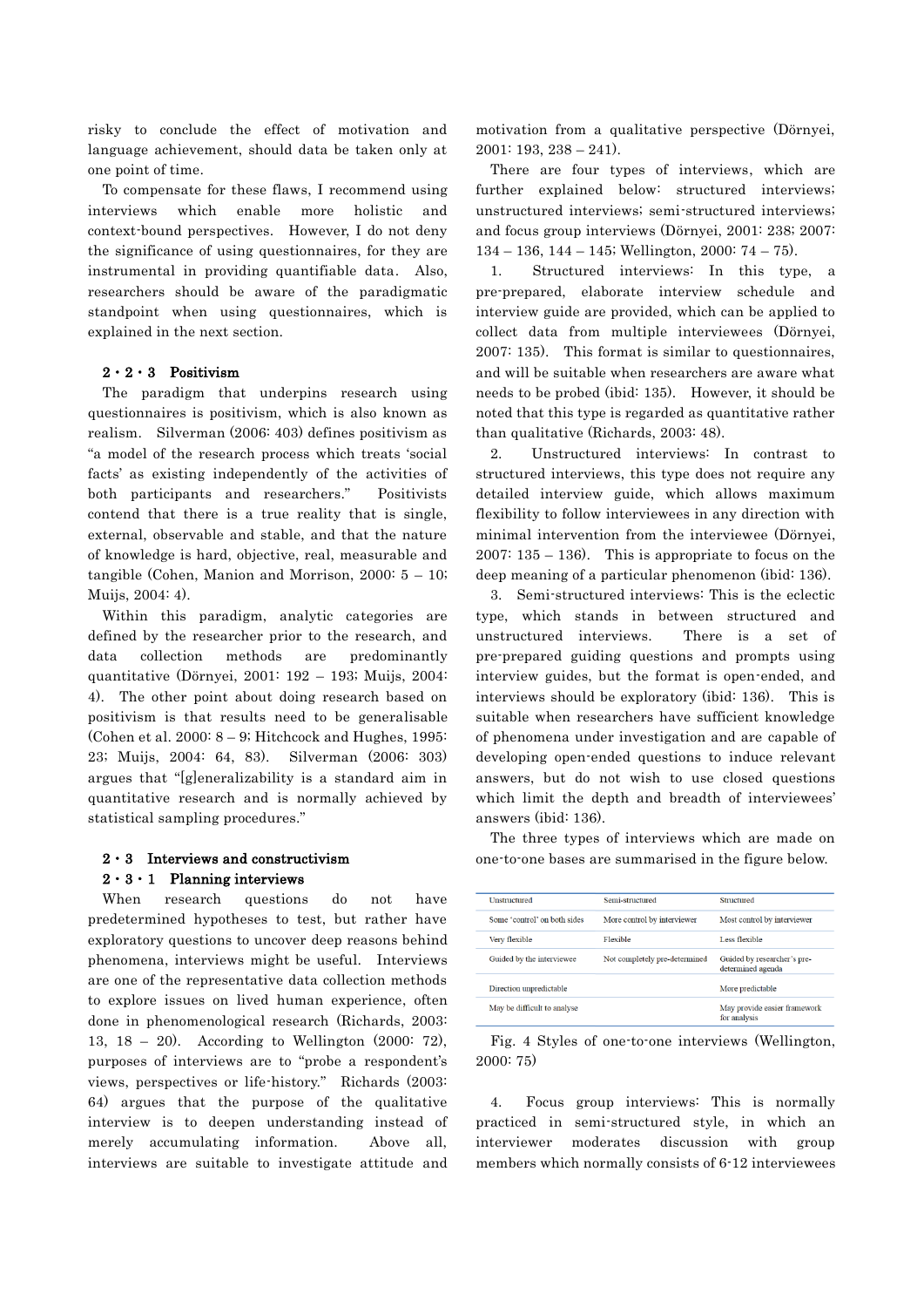(Dörnyei, 2007: 144). Its synergistic environment enables deep and insightful discussion which can produce high-quality data, particularly when it is used for programme evaluation to assess what was beneficial, and what was not (ibid: 144 – 146).

Once research questions are set and an interviewing structure is chosen, an initial sampling plan needs to be finalised and ethical guidelines need to be established. Then a detailed interview guide that consists of relevant questions is necessary, which should be followed by piloting (ibid: 137). I will discuss the interview guide and piloting in details in Section 3. Once piloting is done and questions are refined and elaborated, the next step is to select representative samples and set up the time and venue for interviews.

### $2 \cdot 3 \cdot 2$  Executing interviews

When actual interviews are to take place, interviewers will first conduct briefing to introduce themselves, to discuss data recording, to assure that anonymity and confidentiality will be preserved, and that data will be protected. Then actual questioning will begin. Dörnyei (2007: 141) emphasises that interviewers need to be neutral in the sense that they should create reasonable space for the interviewees to freely share their experiences, no matter how socially undesirable their statement may be. Similarly, Richards (2003: 96) argues that interviewers should maintain a neutral response and avoid distortions in order to elicit full talk.

Richards (ibid:  $55 - 57$ ) highlights 5 question types (e.g. opening, check / reflect, follow-up, probe, structuring) which are illustrated below:



Fig. 5 Interview question types (Richards, 2003: 57)

1. Opening: A warm-up question such as, 'Tell me your typical working day from the morning till the evening" will be useful to provide a natural springboard for further questions.

2. Check / Reflect: When interviewers are not sure of the statements made by interviewees, they can check it or reflect on it to encourage further talk.

3. Follow-up: Interviewers can follow up a topic when interviewees raised something or implied that there is more to be revealed. Simple encouragement from interviewers to go on may be sufficient, but explicit invitation such as, "I want to ask more on …" may be necessary.

4. Probe: There are two ways to probe interviewees' statements to get deeper into discussion. Firstly, interviewers can use direct probes using Wh-questions to inquire details or how they structure their understanding. The drawback of this type is that, when it is overused it may suffocate interviewees and it can produce a staccato effect. Secondly, indirect probes can be used when topics are sensitive. For instance, in order to probe interviewees' view on a sensitive matter, an indirect question such as, 'What do people think about X?' can replace a blunt question such as 'What do you think about X?'.

5. Structuring: It may be necessary to mark a shift of topic using statements such as, "Can we move on to…", or "If we could go back to…". This may prompt interviewees to make additional comments before the topic is changed.

There are two golden rules in interviews. Firstly, Richards (ibid: 53) accentuates a golden rule for all interviewing: "Always seek the particular." He emphasises that interviewers should seek specific and precise information, not abstract or ambiguous. The other golden rule that majority of researchers stress is that listening is more important than asking or speaking (Bogdan and Biklen, 2007: 105; Dörnyei, 2007: 140 – 142; Kvale, 1996: 132 – 135; Richards, 2003: 53, 65).

Dörnyei (2007: 138) points out that we should use final closing questions such as, "Is there anything else you would like to add?" or "What should I have asked you that I didn't think to ask?" before ending interviews. These questions not only give opportunity for interviewees to make final statements, but also give chance for rich data to be elicited. Lastly, rounding up will be made, gratitude will be expressed, and future contact will be discussed.

### $2 \cdot 3 \cdot 3$  Transcribing and analysing interviews

Richards (2003: 81) points out that the "first step to any adequate analysis of interview data must be transcription." Kvale (1996: 88) positions transcription as the necessary stage after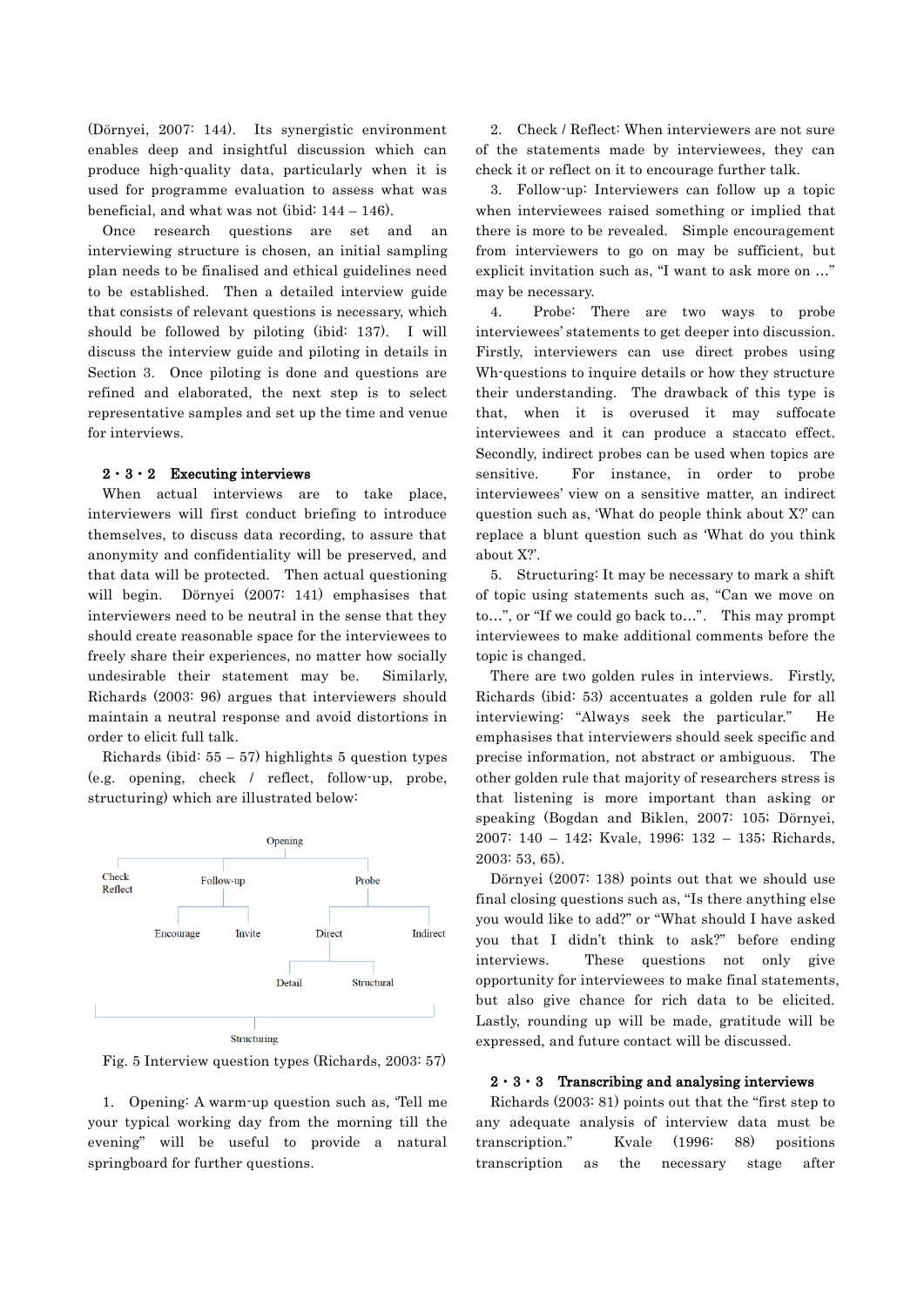interviewing is done, and prior to analysis. Oral speech becomes written texts in order to be analysed by researchers.

Richards (2003: 84 – 86) presents 4 criteria to analyse interview data:

- 1. Questions:
- How can questioning technique be improved?

There may be a lack of variety, failure to pick up on opportunities, and tendency to close things down prematurely which all need further improvement.

- 2. Distortions:
- Is the interviewer making any unwarranted assumption?
- Is the interviewer taking anything for granted?
- Is there any evidence of bias?
- Is there any evidence of interviewers leading the interviewee?

Unsuspected bias and unwarranted assumptions distort our questioning, close down options or even lead interviewees toward a particular standpoint, all of which should be spotted and eliminated in order to improve our interviewing.

- 3. Relationships:
- What signals are interviewers sending out?
- How are identities and relationships established and negotiated in the interview?
- What are the implications of this for analysis?

Richards (2003: 85, 97) points out that depending on the context, there may be situations in which an interviewer's identity is taken over by other identities such as a friend, or a teacher, which will result in eliciting different types of data from interviewees. Similarly, Block  $(2000: 761 - 762)$  argues that interview data are co-constructed, and that interviewers need to examine who they are perceived as in an interviewee's mind.

- 4. The interviewee:
- How do interviewees present themselves?

 What are the implications of this for analysis? Interviewers should take a close look at how interviewees present themselves because this might have an important bearing on the way they represent things.

 There are three crucial stages during data analysis, namely coding, categorisation and thematization (Murray, 2009:52-56; Holliday, 2010:102-109). Firstly, chunks of textual data need to be coded into key words or phrases such as 'confidence', 'achievement' or 'future expectation'. Secondly, similar codes should form higher categories such as 'self-perception as an overachiever'. And finally, categories should further be grouped into higher

themes, such as 'self-perception'. Constant comparative method proposed by Glaser and Strauss (1967) provides the basis of this technique, in which textual data are constantly compared with other categories and grouped into higher themes until researchers believe that they have reached the point of theoretical saturation.

 It is vital for researchers to be aware of the paradigmatic standpoint when using interviews. The following section explains the research paradigm that is often contrasted with positivism

### 2・3・4 Constructivism

The paradigm that is at the basis of research using interviews is constructivism, which is also labelled 'constructionism' or 'subjectivism'. Silverman (2006: 400) defines constructivism as "a model which encourages researchers to focus upon how phenomena come to be what they are through the close study of interaction in different contexts." Within constructivism, reality is relative and is in part constructed by us and by our observations (Muijs, 2004: 4).

Under the umbrella of constructivism, analytic categories are not set prior to research, but are set only during research (Dörnyei, 2001: 193). Also, data collection method is preponderantly qualitative, as Muijs (2004: 4) contends, "[i]f one looks at research from a quantitative versus qualitative perspective, qualitative researchers are subjectivists."

While quantitative research results need to be generalisable, it is debatable whether this applies to qualitative research. Richards (2003: 287 – 290) claims that the bottom line is that research has to have relevance to others outside its setting. However, it is disputable to label it as 'generalisability'. He notes that researchers' response ranges from fully accepting the usage of the term 'generalisability' to those who deny it at all, and in the middle are those who would rather use the term 'transferability' instead.

### 3 Pilot interviews

Based on theories of interviewing discussed so far, I would like to discuss how I prepared and carried out pilot interviews for my doctoral thesis (Iguchi, 2011). I chose to use interviews for three reasons. Firstly, I wanted an in-depth account of what motivates or demotivates L2 learners, and why. Secondly, I wanted a context-bound perspective in which I can get to know facts based on each context. And lastly, I wanted to know how attitudes and motivations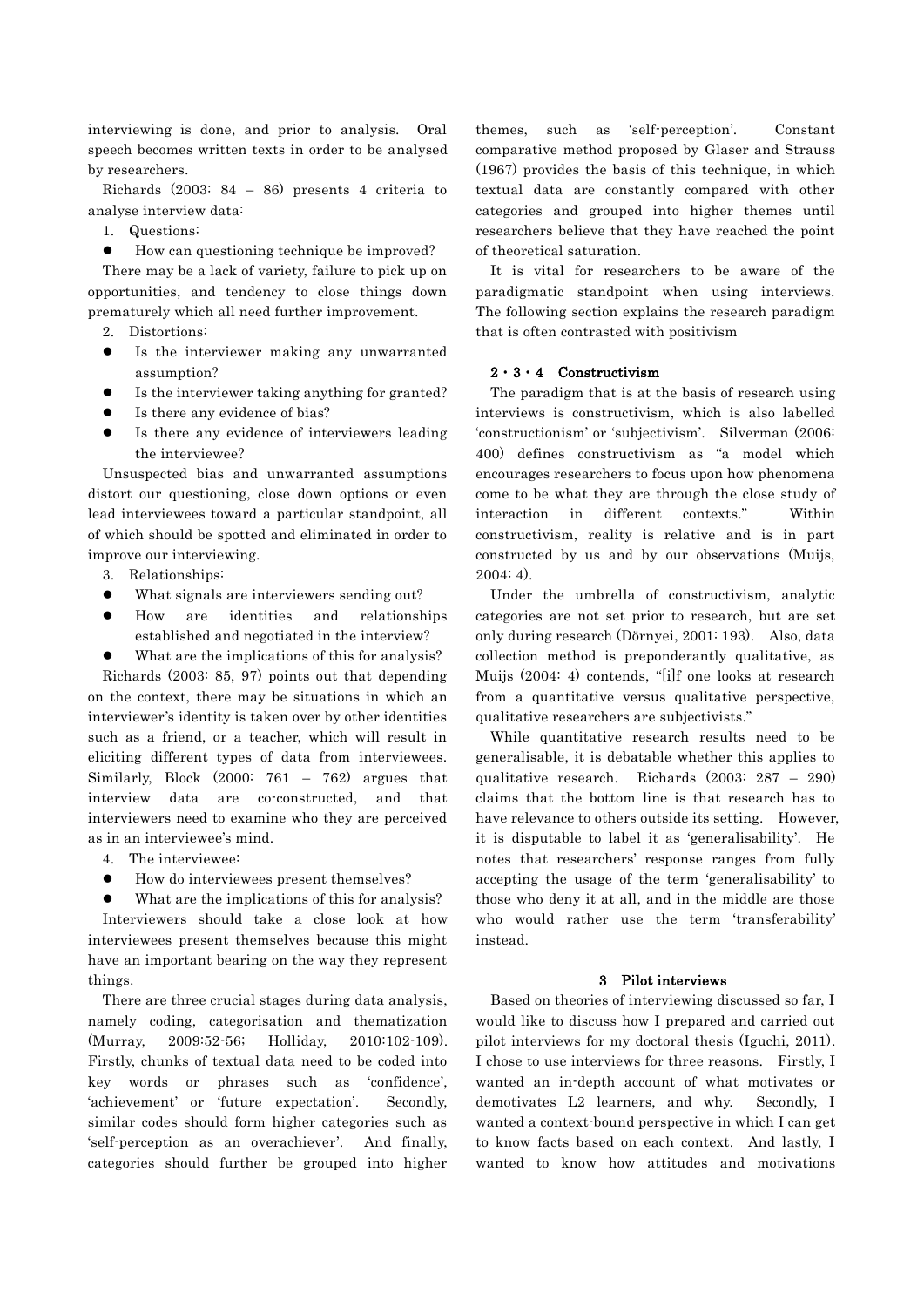change over time. Considering all these factors together, interviews seem to be the best of all.

I adopted semi-structured interview because I know the basic framework of L2 motivation, such as the dichotomy of extrinsic motivation and intrinsic motivation, and also instrumental motivation (i.e. reasons for learning reflecting the more utilitarian value of linguistic achievement, such as benefiting in an occupation) and integrative motivation (i.e. willingness to learn about and interact with people from the target language community, to the point of eventually being accepted as a member of that group) (Gardner and Lambert, 1959; 1972). Based on Dörnyei's recommendation (2007: 136) I decided that semi-structured interview is the most suitable one because the basic framework of L2 motivation is clear to me, and broad questions on this topic should be enough to elicit deep and yet broad data. Thus, I needed an interview guide to navigate through interviews.

### 3・1 Interview guide and planning piloting

Dörnyei (2007: 134) points out that a typical one-shot interview lasts about 30 – 60 minutes, and Richards (2003: 67) describes the burdensome nature of an hour-long interview. Thus, I chose to interview Japanese speaking university students who are learning, or have learned EFL at university levels between 30 – 60 minutes. Also, it is better to establish rapport before interviews (Richards, 2003: 67 – 68; Wellington, 2000: 77). Therefore, I chose to interview friends to save time for effective piloting.

Prior to the interview, I prepared an interview guide as researchers recommend (Dörnyei, 2007: 136 – 137; Kvale, 1996: 88, 129 – 131; Richards, 2003: 69 – 71; Wellington, 2000: 76). The interview guide is attached as Appendix 1 at the end of this article.

I followed Kvale (1996: 129) who points out that an interview guide in a semi-structured type will cover an outline of topics to be covered along with suggested questions. I first brainstormed to come up with key topics, key words, and key questions that I want to investigate (Wellington, 2000: 76), which consist of 6 domains, attitudes, motivation, integrative motivation, instrumental motivation, intrinsic motivation and extrinsic motivation. The details are given in 'A) Domain to be covered' in Appendix 1. Secondly, the 6 domains were classified and allocated to clusters of 12 questions as shown in 'C) Question wordings' in Appendix 1.

Based on Anderson (1998: 185), I have written down 5 types of questions to avoid, which are: double barrelled questions; two-in-one questions; restrictive questions; leading questions; and loaded questions.

| <b>Ouestion Type</b> | <b>Example and Recommendation</b> |
|----------------------|-----------------------------------|
|                      |                                   |

| Double-barreled | Have you ever experienced burn-out and what do you do to prevent it?<br>٠<br>Avoid double-barreled questions. Ask one question at a time. Do not combine<br>٠<br>questions and expect an answer.                                                                                                                                                                                                                                                                                                                 |
|-----------------|------------------------------------------------------------------------------------------------------------------------------------------------------------------------------------------------------------------------------------------------------------------------------------------------------------------------------------------------------------------------------------------------------------------------------------------------------------------------------------------------------------------|
| Two-in-one      | What are the advantages and disadvantages of working in a private school?<br>٠<br>Do not combine opposite positions in one question. Separate out the parts and<br>٠<br>things will be much clearer.                                                                                                                                                                                                                                                                                                             |
| Restrictive     | Do you think that female school administrators are as good as male school<br>٠<br>administrators?<br>The phraseology of this question eliminates the possibility that females might be<br>٠<br>better. Avoid questions which inherently eliminate some options.                                                                                                                                                                                                                                                  |
| Leading         | Bill 101 which forces 'immigrant' children into French schools in Quebec has been<br>٠<br>challenged in the courts on the grounds that it violates the Canadian charter of<br>Rights and Freedoms. What do you think of Bill 101?<br>Do not precede questions with a position statement. In this type of question, the<br>$\bullet$<br>interviewer states a view or summarizes the position of a current or recent event<br>and then asks for a response. This tends to lead the respondent in a given direction |
| Loaded          | Would you favour or oppose murder by agreeing with a woman's free choice<br>concerning abortion?                                                                                                                                                                                                                                                                                                                                                                                                                 |
|                 | . Avoid questions which are emotionally charged and use loaded words                                                                                                                                                                                                                                                                                                                                                                                                                                             |

Fig. 6 Five types of questions to avoid (Anderson, 1998: 185)

I also followed Richards' guideline (2003: 54) of the things interviewers should carry out, and things not to do so.

| Do:                                                                               | Don't:                                                     |
|-----------------------------------------------------------------------------------|------------------------------------------------------------|
| Listen carefully (e.g. non-verbally say, 'I'm<br>listening')                      | Close off interviewee space                                |
| Offer supportive feedback (e.g. 'hmm', 'yes')                                     | Interpret for the interviewee                              |
| Respond to emotion (give interviewee chance<br>to talk about it)                  | Judge (e.g. offer moral comment, advice or<br>consolation) |
| Let the interview take its own shape - let<br>interviewee discover things as well | Stick rigidly to the topics you think are<br>important     |
| Monitor your responses to give interviewee<br>proper space                        | Interrupt unthinkingly                                     |

Fig. 7 Interview responses: some do's and don't's (Richards: 2003: 54)

### 3・2 Executing piloting

Wellington (2000: 77) points out 3 elements that need to be discussed with the interviewees prior to the interview:

1. Interviewers must ask for permissions from interviewees if interviews will be recorded.

2. Interviewers must ensure that anonymity and confidentiality of interviewees will be guaranteed.

3. Interviewees should be notified of the vital information about the research itself, such as the purpose, reason for selecting the individual for research, duration of the interview, and how the notes and recording will be handled afterwards.

I made two pilot interviews with university students whom I have known personally. Prior to interviews, I gave them a document which explains the above 3 points (see Appendix 2). Note that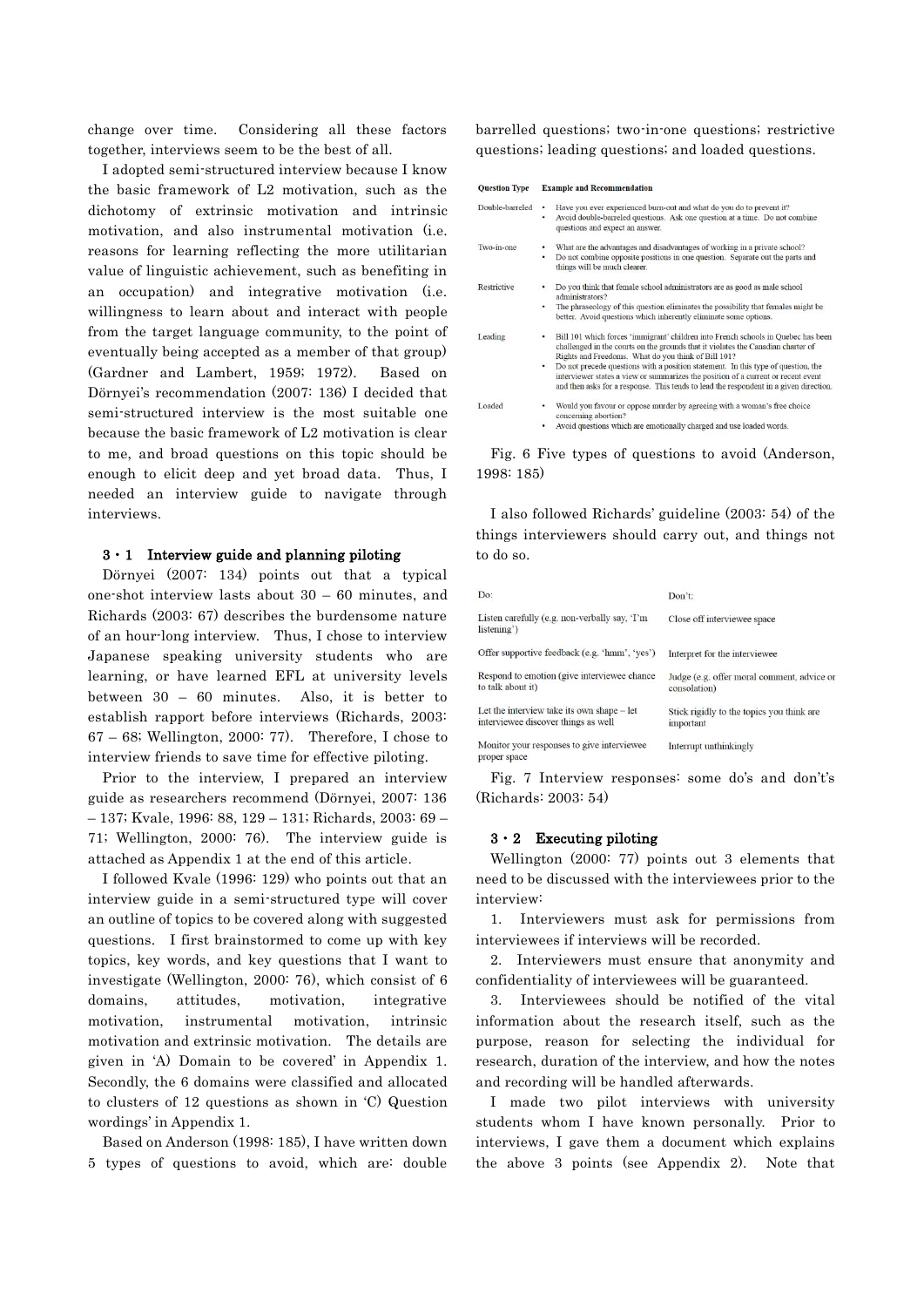communication was done in Japanese, be it written or spoken.

Both interviewees gave me permission to record the interviews, so I used two digital recorders (dictaphones) to evade risk of data loss. I took notes as interviewees talked. At the end of each interview, I used final closing questions following Dörnyei's recommendation (2007: 138) (see 'E) Some comments to bear in mind' in Appendix 1). I would like to give a brief description of how each piloting was done, and make a critical reflection in Section 4.

# $3 \cdot 2 \cdot 1$  1st pilot interview

The first interviewee was an undergraduate student in his fourth year, who already finished learning EFL at an university.

- Name (pseudonym): Shinji
- Interview spot: classroom
- Interview duration: 40 minutes
- Age: 23
- Sex: Male
- L1 (First language): Japanese
- Major: Modern literature (not English literature), 4th year

Richards (2003: 65) stresses the importance of rapidly learning the uniqueness of how interviewees speak in the actual interview. Shinji was a very expressive and a voluble interviewee and had a great deal of thoughts to share. With a simple question, he would give me more than a yes/no reply, and would illustrate his answer with many examples. Thus, I had no risk of failing to elicit sufficient data.

#### Extract 1 (Part of the 1st pilot interview)

- 01 Mikio: Let me see: um.  $(3.0)$  Then, do you
- 02 have any thought about using English to
- 03 obtain some sort of certificates in the future?
- $04$ Shinji: Um. Do you mean now?
- 05 Mikio: Yeah. Now, or it can be about future.
- 06 Shinji: To start telling you from my past, when
- 07 I was a primary school student, I wanted to
- 08 become an interpreter or a translator of movie
- 09 subtitles. You can say that it was a child's
- 10 dream, but I wanted to use foreign languages,
- 11 because of what happened when I was twelve.
- 12 Because of that, I wanted to use foreign
- 13 languages as a professional, or take up a job
- 14 that enables direct communication with
- 15 16 foreigners. (1.0) Gradually, those ideas, or what I wanted to do changed.
- 17 Mikio: Um-hum.
- 18 Shinji: Right now, I don't have any interest in
- 19 a certificate itself.
- 20 Mikio: Um-hum.
- 21

Thus, I quickly judged that it was impossible to ask prepared questions from the beginning to the end in my interview guide (see Appendix 1), and adapted to his speech style by listening most of the time and making check / reflect questions, follow-ups and probes. I knew that I would not even be able to cover all the questions, for he would talk on and on.

His main motivation to learn English was integrative motivation, because he experienced a setback of not being able to communicate with Koreans during his sojourn in Korea when he was twelve (implied in Lines 11-12). Since then, his motivation to learn foreign languages was to be able to communicate with foreigners. He also emphasised his interest in people, and that one of the big motivating factors was quality of teachers. If he liked teachers, he would be motivated to learn. He also had rare opportunities to use English outside classrooms by attending an English speaking church on Sundays, and by interacting with people in English there. Thus, instrumental motivation such as studying English to obtain certificates (see Lines 19-20), and to get good marks did not motivate him at all.

#### $3 \cdot 2 \cdot 2$  2nd pilot interview

The second interviewee was an undergraduate student in the second year, who was in the midst of learning EFL at an university.

- Name (pseudonym): Daisuke
- **•** Interview spot: café
- **•** Interview duration: 29 minutes
- $\bullet$  Age: 21
- Sex: Male
- L1: Japanese
- Major: Information and communication engineering, 2nd year

He was amiable and cooperative, but in contrast to the first interviewee, he was rather reserved and made brief statements and did not get too sidetracked. Because of this, I had more control than the previous interview. He paused after talking and left some space for me to probe effectively.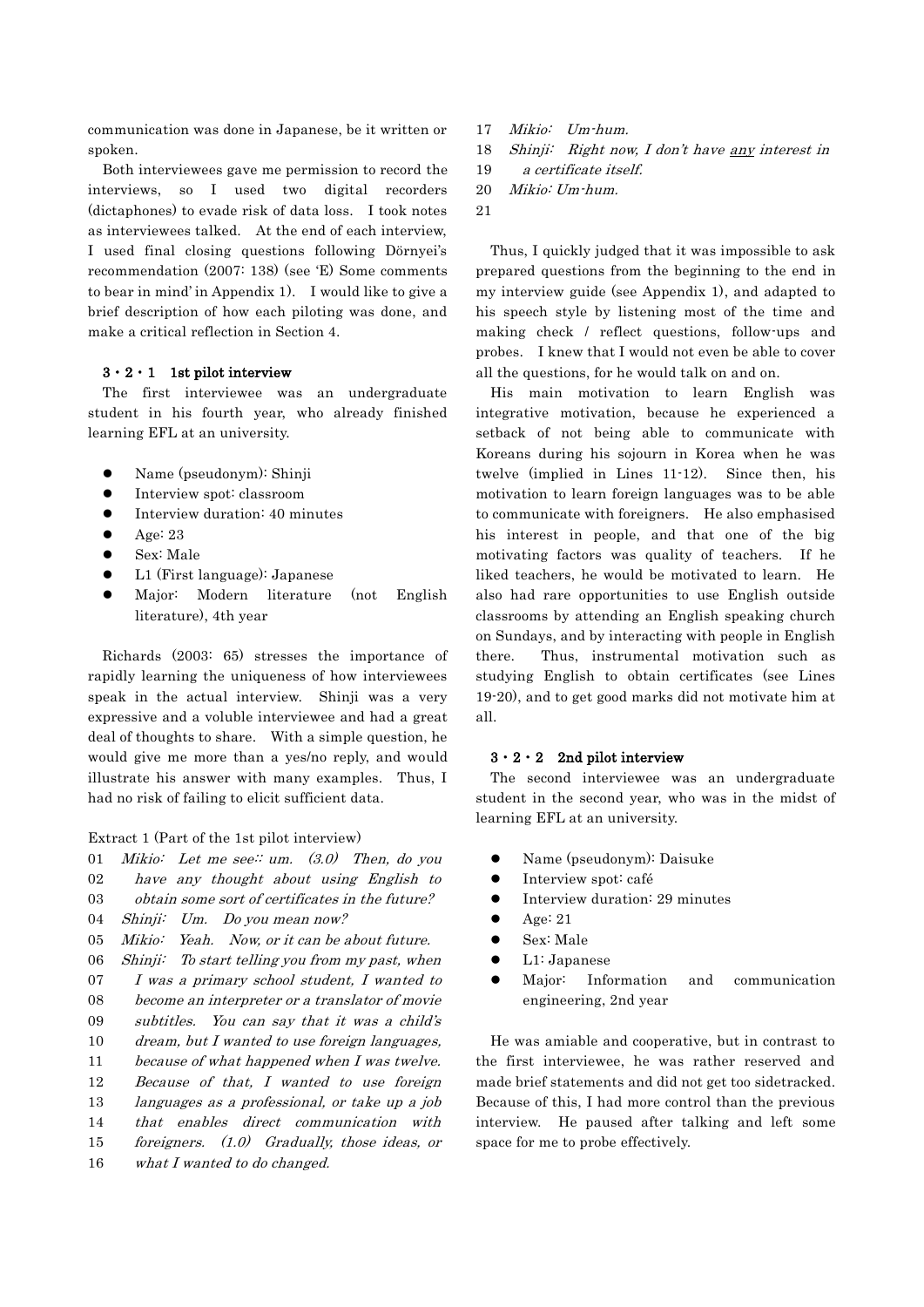Extract 2 (Part of the 2nd pilot interview)

- 01 Mikio: Let me see. Okay, university… I
- 02 want to ask you about classes at university.
- 03 Daisuke: Yes.
- 04 Mikio: Are classes, say, attractive?
- 05 Daisuke: They are, er, not attractive.

06 07 Mikio: They aren't.  $(4.0)$  Why do you think so?

- 08 Daisuke: (3.0) They are boring. Um, they are
- 09 somewhat, er  $(2.0)$  below my expectation...
- 10 which may sound somewhat arrogant.
- 11 Mikio: Umm.
- 12 Daisuke:  $(3.0)$  I think they can do something
- 13 more about classes.
- 14

He had more instrumental motivation than integrative motivation, for he does not have native speakers to interact with outside classrooms, and he would rather study English to get high marks in Test of English for International Communication (TOEIC) in order to get better jobs. His initial motivation to study English was to able to communicate in English, but classes were so unattractive that he eventually got demotivated during the first year (see Lines 08–11, 13-14).

Now, I would like to assess and evaluate my own pilot interviews to refine my data collection method.

# 4 Critical reflection of my pilot interviews  $4 \cdot 1$  Establishing win-win relationship with interviewees

Kvale (1996: 129 – 130) argues that interview questions can be evaluated with thematic and dynamic dimension. Questions are thematic in that they faithfully relate to the topic of inquiry, whereas they are also dynamic in that they should promote a positive interaction to keep the conversation flowing. This was a dilemma for me, for in order to investigate L2 motivation of interviewees, I needed to try to ask the prepared questions as much as possible. On the other hand, semi-structured interviews should give interviewees more time to talk, and interviewers should be more of a listener than a talker. Richards (2003: 65) contends that interviewers should focus on the interviewees instead of the programme, and that "all questioning is hollow unless accompanied by attentive listening." Bogdan and Biklen (2007: 105) go so far as to declare that the most important rule in interviews is the need to listen to interviewees carefully. Therefore, questions needed to be dynamic, ad hoc and ad lib to let them talk freely.

Sometimes, these two criteria seemed contradictory because when I tried to follow the questions on the guideline and started thinking which question to ask next, I sometimes lost concentration on the interviewee's talk. In addition, asking a prepared question had the risk of cutting off what the interviewee wanted to mention, especially when it was different from the ongoing topic, although I did not do this.

In contrast, when I let the talk go on freely it sometimes got sidetracked. To show an example from the first interview with Shinji, I asked a prepared opening statement which did not ring the bell for him, so I asked him an impromptu question that actually drifted the topic away from ELT to general education.

Extract 3 (Part of the 1st pilot interview)

- 01 02 03  $04$ 05 06 07 Mikio: First of all, after becoming a university student, or to be precise, before becoming a university student, what kinds of expectations did you have towards English language teaching? Shinji: Is it what I expected towards English language teaching at university?
- 08 Mikio: Um-hum.
- 09 10 11 Shinii: Um  $(4.0)$ . I don't think I had any expectation specifically for English language teaching. I had some vague expectation
- 12 towards the university as a whole, but I don't
- 13 think I had much expectation towards English
- 14 language teaching.
- 15 16 17 Mikio: Um-hum. (2.0) Then, what kind of expectation did you have towards university education as a whole?
- 18 Shinji: Regarding university education, I had
- 19 big expectation to be able to study things that
- 20 21 are not compulsory, but to be able to study spontaneously.

The topic drifted away from ELT for nearly 6 minutes altogether. In spite of this, Bogdan and Biklen (2007: 106) argue that "[t]he goal of understanding how the person you are interviewing thinks is at the center of the interview. While a loose interview guide might provide some structure for the encounter, getting all the questions answered or all the areas covered is not the purpose of the interview."

However, this argument seems inadequate from the perspective of validity. All researchers need to ask, 'Is this research finding out what it is supposed to?', as Kvale (1996: 88) contends that "validity means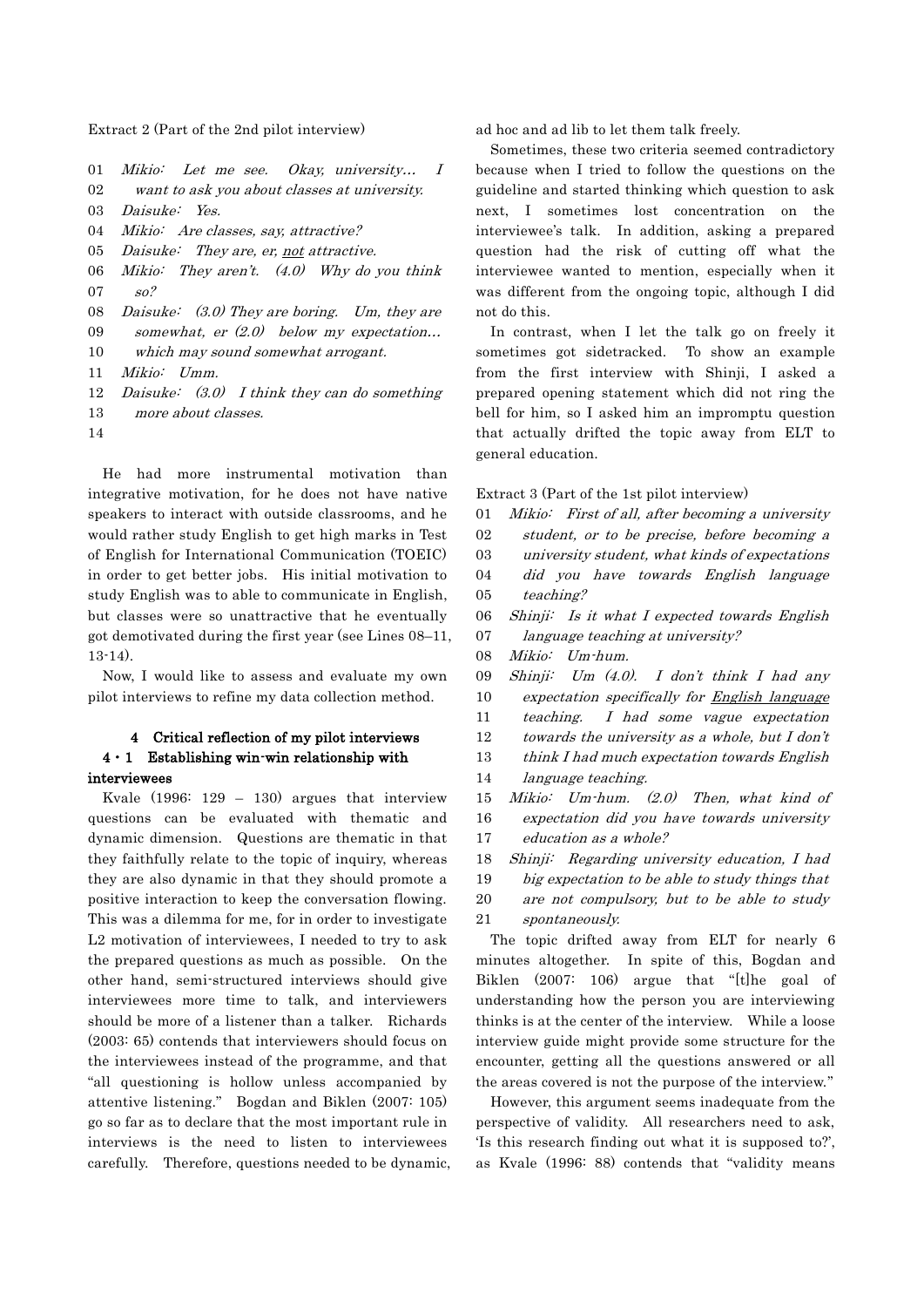whether an interview study investigates what is intended to be investigated." For example, a research study that is supposed to find out the students' satisfaction level of e-learning cannot produce data of interviewees making comments on how they enjoyed picture card activities in classrooms.

From the interviewees' perspective, it is vital to be given freedom of speech, and to be able to express their genuine opinions freely. At the same time, from the interviewers' point of view, it is essential to gain rich and relevant data that makes the research valid. To sum it up, establishing a win-win relationship between the two, in the sense that interviewers can collect relevant and valid data, and that interviewees can freely express their genuine thoughts and feelings is the most important aspect in research interviews. I have illustrated this in Figure 8 below. The bigger the crossover between the two, the better.



Fig.8 Win-win relationships in interviews

Shinji in the first interview was so voluble that I decided to go with the flow following his talk. However, I realised that I have not asked the basic questions I prepared (e.g. 'Do you like learning English?' and 'Do you think learning English is important?') that should have revealed his basic attitudes towards learning English. Thus in the second interview with Daisuke, I decided to check the question sheet during the interview in order to ensure that I have not missed out certain parts of questions. This was effective, for I was able to cover all questions, and made sure that I did not miss out certain parts of domains that needed to be covered.

### $4 \cdot 2$  Strengths of my interviews

Firstly, Bogdan and Biklen (2007: 104) point out that "good interviews are those in which the subjects are at ease and talk freely about their points of view".

I had no problem establishing rapport as I knew the interviewees personally. I also informed them both orally and through written explanation sheet that there are no wrong or undesirable answers, and that they are totally at liberty to express their opinions freely. Thus, I succeeded in making the interviewees relax and talk freely.

Secondly, "good interviews produce rich data filled with words that reveal the respondents' perspectives" (Bogdan and Biklen, 2007: 104). The responses I obtained from the interviewees were rich and diverse (See Extract 1). This is due to my belief that an interviewer must be a listener in the first place, and that asking or speaking comes next.

Thirdly, despite my role as an active listener, I made some effective probing when necessary.

Extract 4 (Part of the 2nd pilot interview)

| 01 | Daisuke: First of all, when you take up a job in |
|----|--------------------------------------------------|
| 02 | the future, to be able to speak English will     |
| 03 | become, um beneficial or what do you say         |
| 04 | $(3.0)$ what is it um, a weapon ((laughs)).      |
| 05 | Mikio: I see. Um hum.                            |
| 06 | Daisuke: There are those aspects If you          |
| 07 | speak English, you can talk to many people,      |
| 08 | er, people from many countries.                  |
| 09 | Mikio: I see, ((takes breath)) I see. Then,      |
| 10 | what you said was that, when you take up a       |
| 11 | job there is advantage when you can speak        |
| 12 | English, and that the other advantage is that    |
| 13 | you can speak with many people.                  |
| 14 | Daisuke: Yes, yes.                               |
| 15 | Mikio: So there are two types of advantages.     |
| 16 | If you were to choose one, which is better       |
| 17 | which do you think is more important?            |
| 18 | Daisuke: $(4.0)$ ((Takes breath)) I say job      |
| 19 | (laughs).                                        |

Probing in Lines 15–17 was effective as it elicited his priority of instrumental motivation (e.g. to master English to get better jobs) over integrative motivation (e.g. to be able to communicate with others). After this, he introduced his plans to study for TOEIC to get better jobs in the future.

### 4・3 Weaknesses of my interviews

Firstly, it is time-consuming to set up and conduct interviews (Dörnyei, 2007: 143). It took me several hours to write the interview guide because I had to comprehend the theory behind interviews such as formulating research questions and turning them into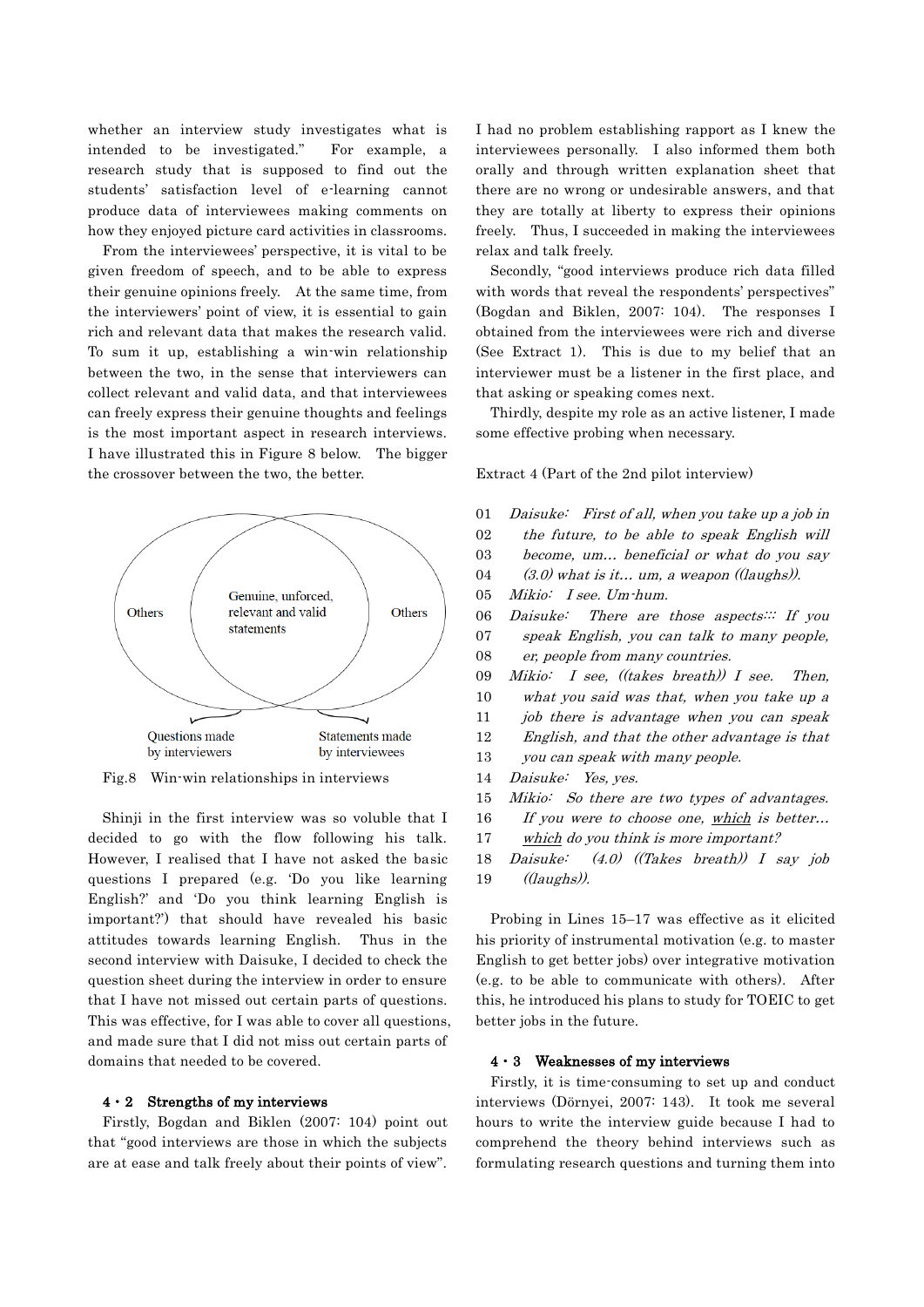interview questions. I also needed to find suitable interviewees for my piloting, who needed to be university students whose mother tongue was Japanese, and make appointments with them. Interviews had to be done where it was quiet enough, and I had to secure either unused classrooms or cafés/restaurants where I can record the talk. It is even more time-consuming to transcribe the interviews for analysis, in which an hour-long interview should take about  $5 - 7$  hours to transcribe (Dörnyei, 2007: 246). Furthermore, translating interviews done in Japanese to English doubled or tripled the workload.

In order to devise a countermeasure, I think it is important to have a robust plan, and do enough piloting in order to avoid the worst scenario of redoing interviews from the beginning, which will multiply time to be spent. I believe this is a realistic plan because interviewing is after all time-consuming, and little can be done apart from getting used to it. The point is, it is better off to start planning early and have a robust plan, rather than blindly rushing into actual interviewing which may lead to redoing the whole thing and hence wasting time.

Secondly, my research question was vague and too exploratory. Thus, I prepared questions that covered broad domains that included attitudes, instrumental motivation, integrative motivation, extrinsic motivation and intrinsic motivation. This was one of the main reasons why I had dilemma of balancing the talk within my thematic dimension and at the same time allowing dynamic dimension. In other words, had I narrowed down my domains to say, two of them, I would not have been anxious during my interview about covering the whole question I prepared, and simultaneously letting the interviewee talk freely and dynamically which sometimes went beyond my scope of inquiry. I realised the importance of refining and clarifying my research questions so that the interview questions will be narrower and deeper.

### 5 Conclusion

I have discussed data collection methods to research on learners' L2 motivation. Two major methods were covered, questionnaires and interviews, which represent quantitative and qualitative research respectively.

There is an option of integrating them by adopting a mixed methods approach, instead of treating them as mutually exclusive. In fact, the combined use of questionnaires and interviews seems to be complementary to research on attitudes and L2

motivation. Questionnaires provide broad, quantifiable, static and generalisable data, whereas interviews provide deep, context-bound, dynamic and holistic data.

Furthermore, semi-structured interviews are the most suitable method so long as researchers have sufficient overview of the domain in question. My pilot interviews were rich in data as participants revealed their episodes regarding how their motivation changed over time, and what their thoughts and feelings are in relation to their context. With appropriate implementation of interviewing, I believe it will reveal hidden treasures deep inside participants' minds.

### References (参考文献)

- 1) Anderson, G. (1998) (Second Edition) Fundamentals of Educational Research. London: Falmer Press.
- 2) Block, D. (2000) 'Problematizing Interview Data: Voice in the Mind's Machine?'. TESOL Quarterly 34 (4): 757 – 763.
- 3) Bogdan, R. C. and S. K. Biklen (2007) (Fifth Edition) Qualitative Research for Education: An Introduction to Theories and Methods. Boston: Pearson Education.
- 4) Cohen, L., L. Manion, and K. Morrison (2000) (Fifth Edition) Research Methods in Education. London: RoutledgeFalmer.
- 5) Dörnyei, Z. (2001) Teaching and Researching Motivation. Harlow: Pearson Education.
- 6) Dörnyei, Z. (2003) 'Attitudes, Orientations, and Motivations in Language Learning: Advances in Theory, Research, and Applications'. Language Learning 53: 1 – 32.
- 7) Dörnyei, Z. (2007) Research Methods in Applied Linguistics: Quantitative, Qualitative, and Mixed Methodologies. Oxford: Oxford University Press.
- 8) Gardner, R. and W. Lambert (1959) 'Motivational Variables in Second-Language Acquisition'. Canadian Journal of Psychology. 13 (4): 266 – 272.
- 9) Gardner, R. and W. Lambert (1972) Attitudes and Motivation in Second-Language Learning. Rowley: Newbury House.
- 10) Glaser, B. G. and A.L. Strauss (1967) The Discovery of Grounded Theory: Strategies for Qualitative Research. New York, NY: Aldine de Gruyter.
- 11) Hitchcock, G. and D. Hughes (1995) (Second Edition) Research and the Teacher: A qualitative introduction to school-based research. London: Routledge.
- 12) Holliday, A. (2010) Analysing Qualitative Data. In B. Paltridge and A. Phakiti (Eds.), Continuum Companion to Research Methods in Applied Linguistics (pp. 98-110). London, England: Continuum.
- 13) Iguchi, M. (2011) Integration, identity and beyond: A narrative case study of two Japanese women living in Britain (Doctoral thesis, The University of Warwick, UK). Retrieved from http://wrap.warwick.ac.uk/55925/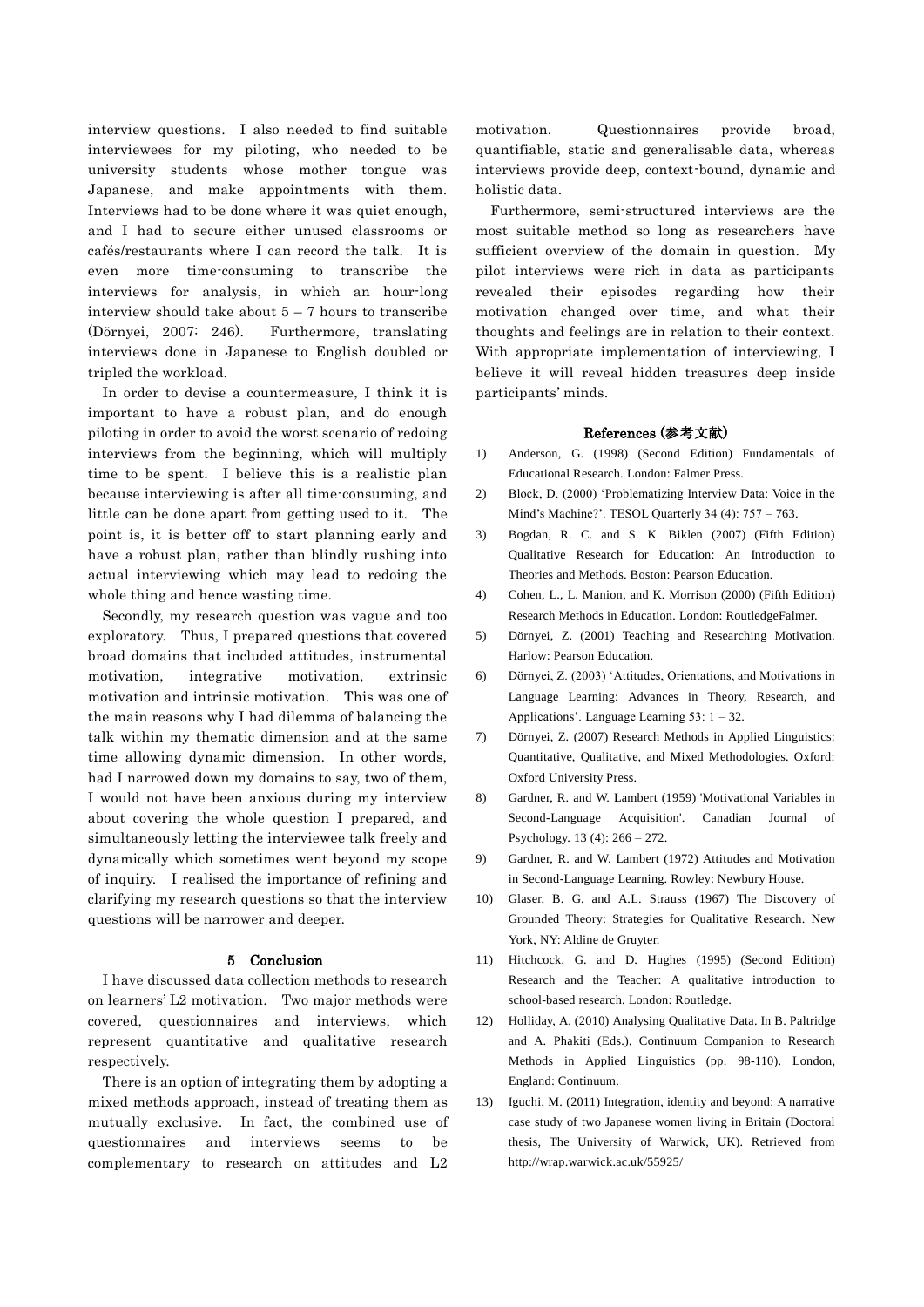- 14) Kvale, S. (1996) InterViews: An Introduction to Qualitative Research Interviewing. Thousand Oaks, California: Sage Publications.
- 15) Muijs, D. (2004) Doing Quantitative Research in Education with SPSS. London: Sage Publications.
- 16) Murray, G. (2009) Narrative Inquiry. In J. Heigham and R. A. Croker (Eds.), Qualitative Research in Applied Linguistics: A Practical Introduction. (pp. 45-65). Basingstoke, England: Palgrave Macmillan.
- 17) Richards, K. (2003) Qualitative Inquiry in TESOL. Basingstoke: Palgrave Macmillan.
- 18) Silverman, D. (2006) (Third Edition) Interpreting Qualitative Data: Methods for Analyzing Talk, Text and Interaction. London: Sage Publications.
- 19) Takefuta, Y. and M. Suiko (eds.). (2005) Korekara no Daigaku Eigo Kyouiku [College English Language Education for Future (My translation)] Tokyo: Iwanami Shoten.
- 20) Wellington, J. (2000) Educational Research: Contemporary Issues and Practical Approaches. London: Continuum.

### Appendix 1: The interview guide

A) Domain to be covered

1. Attitudes (e.g. like, dislike, respect, disrespect)

2. Motivation (e.g. willing to study, unwilling to study, making effort, not making effort)

3. Integrative motivation (e.g. presence of native English speakers)

4. Instrumental motivation (e.g. English as a tool to reach one's goals)

5. Intrinsic motivation (e.g. enjoyment of the learning activity itself)

6. Extrinsic motivation (e.g. motivated to learn English because of external forces)

B) Template for the opening statement.

1. "How about telling me how it was like before you started learning English at your university?"

2. "And how did you find it after you started learning it?"

#### C) Question wordings.

1. "Do you like learning English?" [Corresponding to Domain 1.]

2. "Do you think learning English is important?" [Corresponding to Domain 1.]

3. "What motivates you to learn English?" [Corresponding to Domain 2.]

4. "What demotivates you to learn English?" [Corresponding to Domain 2.]

5. "Would you learn English if it was an optional subject?" [Corresponding to Domain 2.]

6. "What is the proportion of studying time you put in for studying English?" [Corresponding to Domain 2.]

7. "Do you use English for communication?" "What for?" "With whom?" [Corresponding to Domain 2.]

8. "Do you have any native speakers to interact with using English?" "How does that affect you?" [Corresponding to Domain 3.]

9. "Do you think mastering English will be beneficial for your future?" [Corresponding to Domain 4.]

10. "Does the learning activity attract you?" [Corresponding to Domain 5.]

11. "How does the teacher influence your willingness to study English?" [Corresponding to Domain 6.]

12. "Do test scores matter to you?" "What if the teacher says there won't be any tests?" [Corresponding to Domain 6.]

D) Useful probe questions.

- "Please tell me what you mean by that."
- "Could you give me some examples?"

E) Some comments to bear in mind.

Closing:

- "'Is there anything else you would like to add?"
- "'What should I have asked you that I didn't think to ask?"
- Give thanks.

# Appendix 2: Handout given to interviewees prior to interviewing

本日はインタビューにご協力頂いて誠にありがとうございます。 [Thank you very much for your cooperation for the interview today.]

このインタビューの目的はウォーリック大学における研究の練 習のために行われます。日本語母語話者に対する英語教育にお ける学習意欲、及び動機に関するインタビューを実施すること が主目的です。

[The aim of the interview is to practice doing research at the University of Warwick. The main purpose is to carry out an interview about Japanese native speakers' attitudes and motivations for learning English.]

## 従いまして、日本語を母語とする大学生を対象に 30 分ほどのイ ンタビューを執り行いたいと思います。

[Therefore, I would like to make an interview about 30 minutes to university students whose native language is Japanese.]

インタビューに際しては正確なデータ収集と分析を実施するた め、許可が頂けるならば録音機を使用したいと思っております。 収集したデータは筆者、及びウォーリック大学のみ責任をもっ て研究のために保持するものとして、第三者には譲渡いたしま せん。なお、参加者の方のご氏名は匿名にして、個人が特定さ れることは致しません。

[I would like to ask for your permission to use recorders during the interview in order to collect and analyse data accurately. Data will only be kept by the present writer and the University of Warwick for research purpose only, and will not be assigned or transferred to third parties. Also, participants' names will be anonymous and individual names will not be specified.]